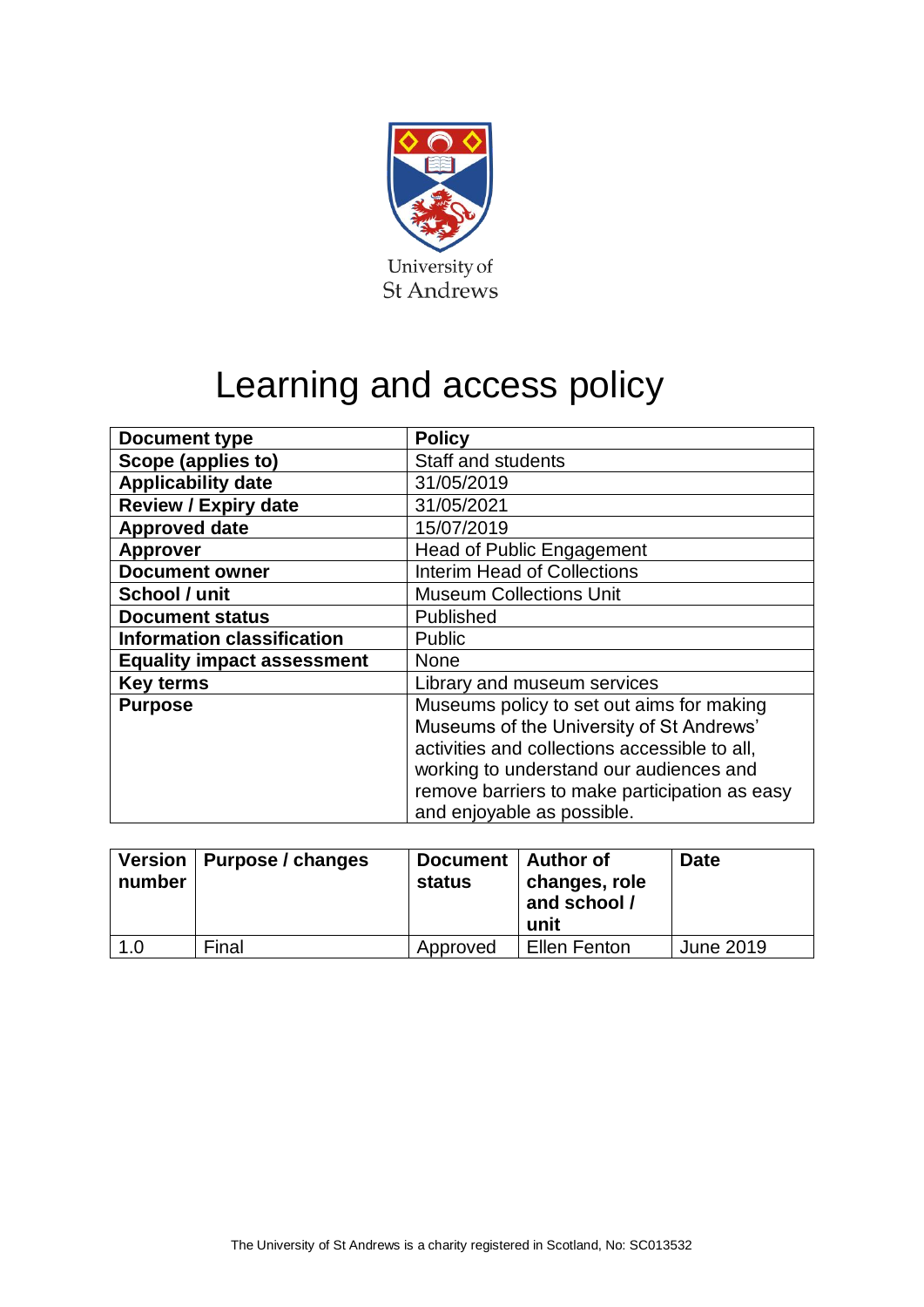# Museums of the University of St Andrews

## Learning & Access Policy 2019 - 2021





All images © University of St Andrews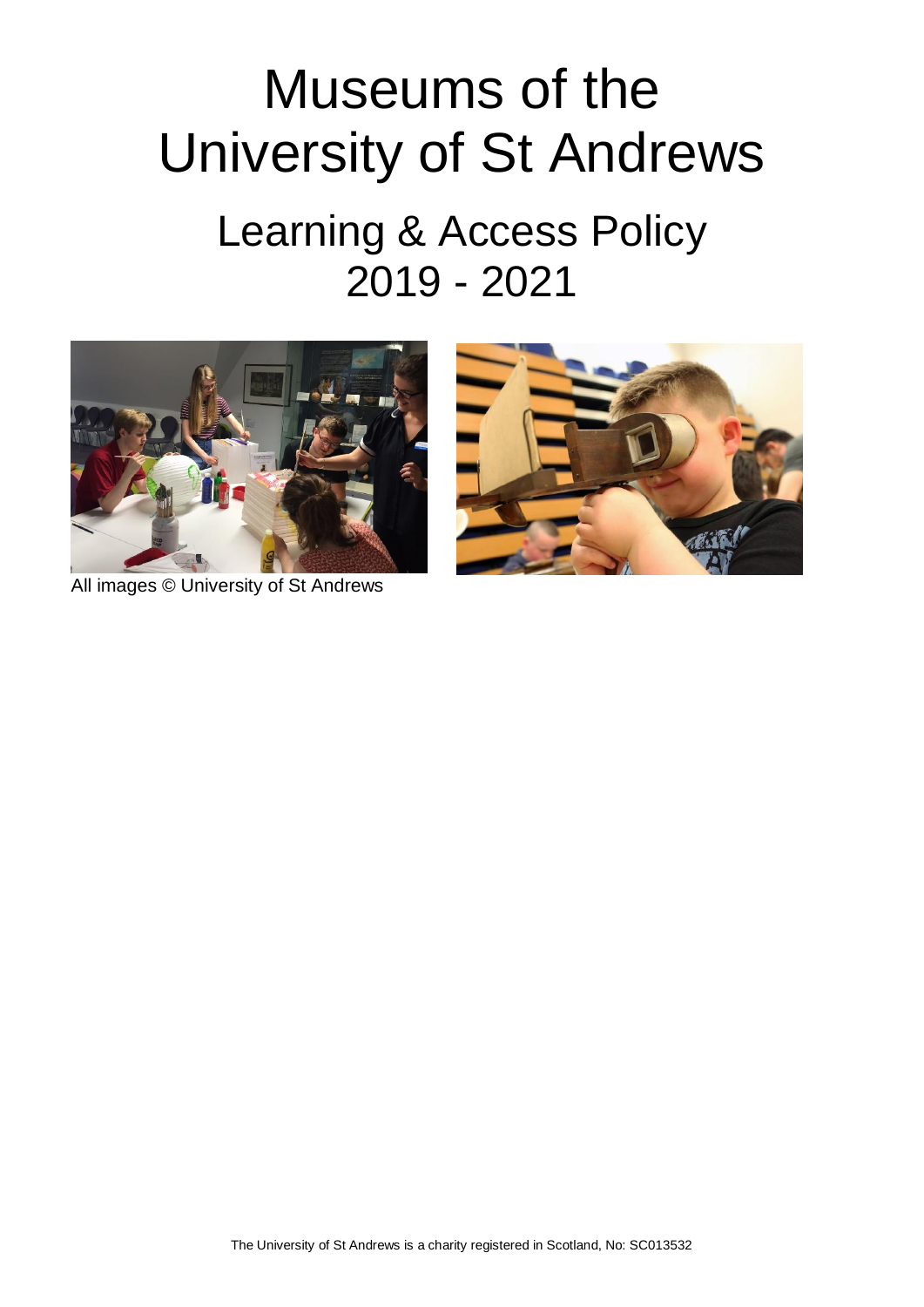### **Introduction**

#### **Museums of the University St Andrews: Our Mission**

- To develop and care for our collections and to make these accessible to all to be a museum that has a central role within a world class University – maximising this position and its collections to enrich the experiences of its audiences - academics, students and the wider community.
- **This mission supports the University strategy and ambition** aligned to the five core ideas of social responsibility, world-leading, diverse, global and entrepreneurial St Andrews. Demonstrating a determination to move forward with purpose, integrity, and success: *Ever to Excel*.

#### **Museums of the University St Andrews: Our Vision**

**The University Museums will be a recognised world leader in the use of museum collections to create opportunities for people to engage with ideas and research for wider public benefit.**

The University Museums will be recognised as a cultural hub - a place of innovation and experimentation that embodies the spirit of research, a forum for meetings of minds and a space for learning, conversation, provocation and action. This is embodied in its approach to research, teaching, programming and engagement.

#### **Learning & Access Policy Statement**

We champion audiences across Museums of the University of St Andrews, ensuring they are a central focus and that the museums service is designed around them.

- Using the collections as our starting point, we seek to encourage, enable and inspire enjoyable **learning** in its broadest sense, creating sparks of enthusiasm and understanding that facilitate the development of knowledge, skills, attitudes, values, creativity and actions. We empower diverse audiences so that they come together, exchange ideas, share experiences and thereby build community and a sense of ownership.
- We aim to make Museums of the University of St Andrews' activities and collections **accessible** to all, working to understand our audiences and remove barriers to make participation as easy and enjoyable as possible.

**What does** Museums of the University of St Andrews **do to build learning and access?**

- We seek to understand and champion the needs of our audiences across everything we do.
- We ignite sparks of enthusiasm and understanding by providing participatory opportunities.
- We bring collections and learning to life by engaging directly with the public in a variety of contexts.
- We try to anticipate, understand and proactively respond to the needs of our audiences.
- We democratise the museum experience.
- We empower our audiences to contribute to the museum and the community.
- We build a community, creating links with our audiences.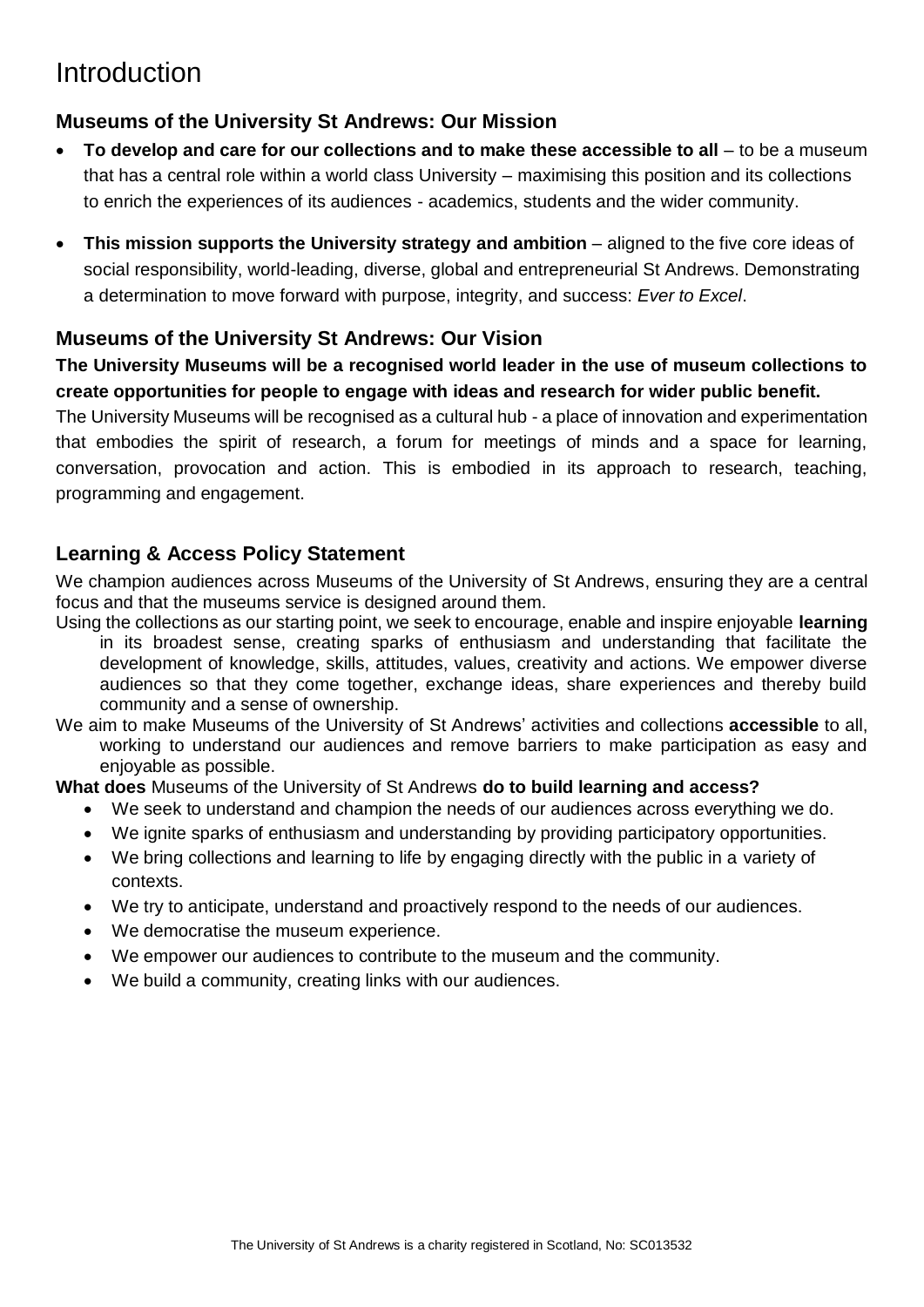#### **Aims** (*strategic themes*)

- **1.** To ensure that **tangible public benefit** is at the centre of the work carried out by Museums of the University of St Andrews **embedding learning** in all we do and **making a real difference** to our communities (*All strategic themes*)
- **2.** To create **inclusive museum spaces**, ensuring that engagement with collections and research is **open to all**, regardless of background, ability or financial situation. (*A world class museum and collections; building a cultural and social hub; investing in a sustainable future*)
- **3.** To act as **a conduit between our audiences, collections and ideas** enabling people of different experiences and perspectives to build **meaningful relationships** while **sharing, discussing, debating and challenging ideas** (*Embedding a research culture; advancing the learning museum; building a cultural and social hub*)
- **4.** To play a leading role in **research impact, teaching and student development** at the University of St Andrews, positioning ourselves at the cutting edge of practice in these areas (*Embedding a research culture; advancing the learning museum*)
- **5.** To be **innovative and experimental** in our use of collections **to inspire and support learning**, making it enjoyable, creative and fun, lighting sparks of understanding (*A world class museum and collections; embedding a research culture; advancing the learning museum*)

#### **Objectives** (primary aims to which they contribute)

- To work with colleagues across the museums service in the planning and delivery of projects, **advocating for audiences** and **embedding, employing and modelling best practice** in principles of learning and access (1)
- To embed the use of **audience research and evaluation** in project planning and delivery (1, 2)
- To assess **barriers to engagement** and work to **reduce their impact**, removing them entirely where possible (2)
- To understand the needs of the **community** in which we are based and provide **inclusive experiences** that seek to fulfil them (2)
- To **grow and sustain our audiences** (2)
- To review, develop, plan and deliver **events programmes** that meet the needs of our key target audiences, using collections as the primary focus (3)
- To review **schools programming** and develop and deliver an annual programme based on the curriculum and the needs of schools and the wider University (3)
- To develop projects and programmes that **allow ideas to be shared, debated and discussed** (3)
- To identify areas where St Andrews University Museums can be of benefit to **student development** and create opportunities that meet those needs, contributing to the overall University experience (4)
- To **work with colleagues across the University** to develop programmes and projects that **support their research** and **achieve its impact** on audiences (4)
- To **develop relationships** with **academic Schools and departments**, contributing to **teaching** and working with colleagues across the University to develop new approaches to learning (4, 5)
- To trial **new approaches to engagement**, using our findings to inform and develop museum practice more widely (5)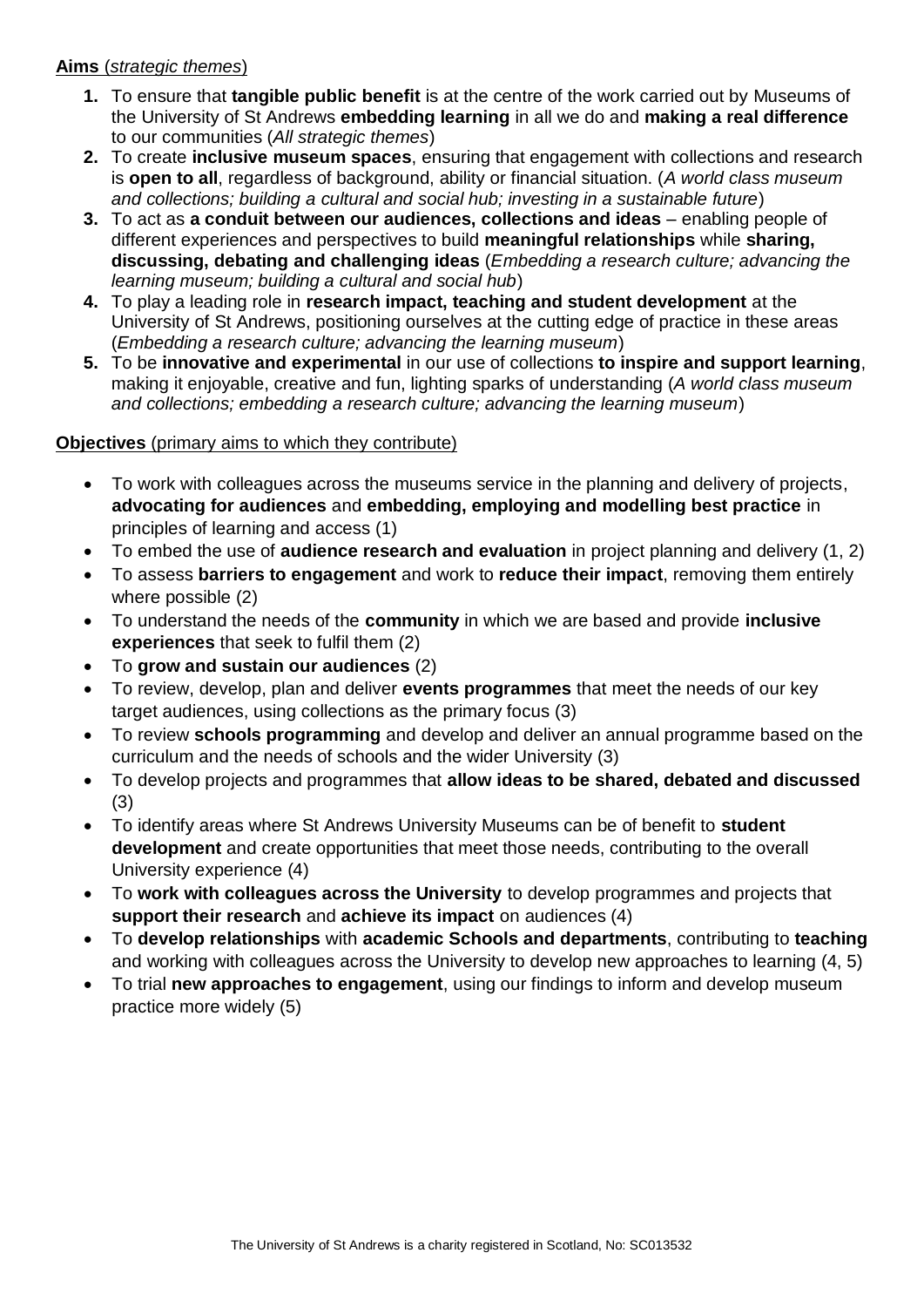

#### **Strategic Context**

The policy is influenced by significant external and internal developments that will affect the Museums Unit:

Internal:

- Museums Unit Strategic Vision and Museums of the University of St Andrews Business Plan
- University of St Andrews Strategic Plan 2018-2023.
- Collections Policies and Exhibitions Policy and Procedures
- Governance Board (tbc), Academic Advisory Panel and Student Advisory Panel
- Cultural Partners Group, working with the Byre Theatre and the Music Centre, the Library and Special collections, St Andrews Botanic Gardens, Public Engagement, RBS, the Sports Centre

External:

- Curriculum for Excellence and its continued impact on nurseries and schools (ages 3-18).
- Scottish and UK museum strategies and priorities, including *Realising the Vision: Delivering Public Value through Scotland's Museums and Galleries 2015-2019*
- Opportunities for partnership and collaboration within and beyond the museum sector, e.g. through participation in high-profile festivals and with Fife's Creative Learning Network
- Available funding streams, including Museums Galleries Scotland and the Recognition Scheme
- The UK and Scottish Government's policies and funding for arts and culture
- Local tourism priorities, impact of Visit Scotland campaigns